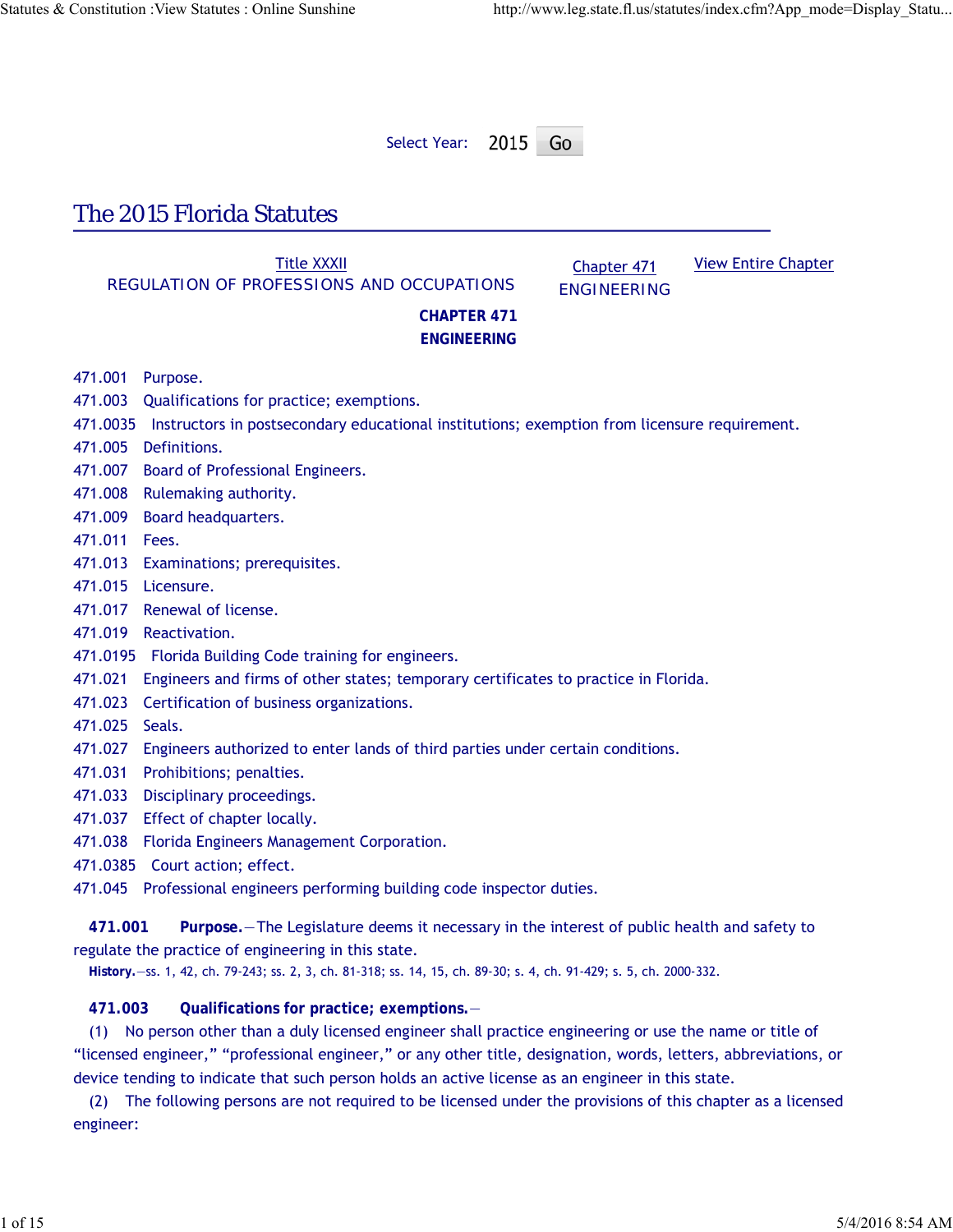(a) Any person practicing engineering for the improvement of, or otherwise affecting, property legally owned by her or him, unless such practice involves a public utility or the public health, safety, or welfare or the safety or health of employees. This paragraph shall not be construed as authorizing the practice of engineering through an agent or employee who is not duly licensed under the provisions of this chapter.

(b)1. A person acting as a public officer employed by any state, county, municipal, or other governmental unit of this state when working on any project the total estimated cost of which is \$10,000 or less.

2. Persons who are employees of any state, county, municipal, or other governmental unit of this state and who are the subordinates of a person in responsible charge licensed under this chapter, to the extent that the supervision meets standards adopted by rule of the board.

(c) Regular full-time employees of a corporation not engaged in the practice of engineering as such, whose practice of engineering for such corporation is limited to the design or fabrication of manufactured products and servicing of such products.

(d) Regular full-time employees of a public utility or other entity subject to regulation by the Florida Public Service Commission, Federal Energy Regulatory Commission, or Federal Communications Commission.

(e) Employees of a firm, corporation, or partnership who are the subordinates of a person in responsible charge, licensed under this chapter.

(f) Any person as contractor in the execution of work designed by a professional engineer or in the supervision of the construction of work as a foreman or superintendent.

(g) A licensed surveyor and mapper who takes, or contracts for, professional engineering services incidental to her or his practice of surveying and mapping and who delegates such engineering services to a licensed professional engineer qualified within her or his firm or contracts for such professional engineering services to be performed by others who are licensed professional engineers under the provisions of this chapter.

(h) Any electrical, plumbing, air-conditioning, or mechanical contractor whose practice includes the design and fabrication of electrical, plumbing, air-conditioning, or mechanical systems, respectively, which she or he installs by virtue of a license issued under chapter 489, under part I of chapter 553, or under any special act or ordinance when working on any construction project which:

1. Requires an electrical or plumbing or air-conditioning and refrigeration system with a value of \$125,000 or less; and

2.a. Requires an aggregate service capacity of 600 amperes (240 volts) or less on a residential electrical system or 800 amperes (240 volts) or less on a commercial or industrial electrical system;

b. Requires a plumbing system with fewer than 250 fixture units; or

c. Requires a heating, ventilation, and air-conditioning system not to exceed a 15-ton-per-system capacity, or if the project is designed to accommodate 100 or fewer persons.

(i) Any general contractor, certified or registered pursuant to the provisions of chapter 489, when negotiating or performing services under a design-build contract as long as the engineering services offered or rendered in connection with the contract are offered and rendered by an engineer licensed in accordance with this chapter.

(j) Any defense, space, or aerospace company, whether a sole proprietorship, firm, limited liability company, partnership, joint venture, joint stock association, corporation, or other business entity, subsidiary, or affiliate, or any employee, contract worker, subcontractor, or independent contractor of the defense, space, or aerospace company who provides engineering for aircraft, space launch vehicles, launch services, satellites, satellite services, or other defense, space, or aerospace-related product or services, or components thereof.

(3) Notwithstanding the provisions of this chapter or of any other law, no licensed engineer whose principal practice is civil or structural engineering, or employee or subordinate under the responsible supervision or control of the engineer, is precluded from performing architectural services which are purely incidental to her or his engineering practice, nor is any licensed architect, or employee or subordinate under the responsible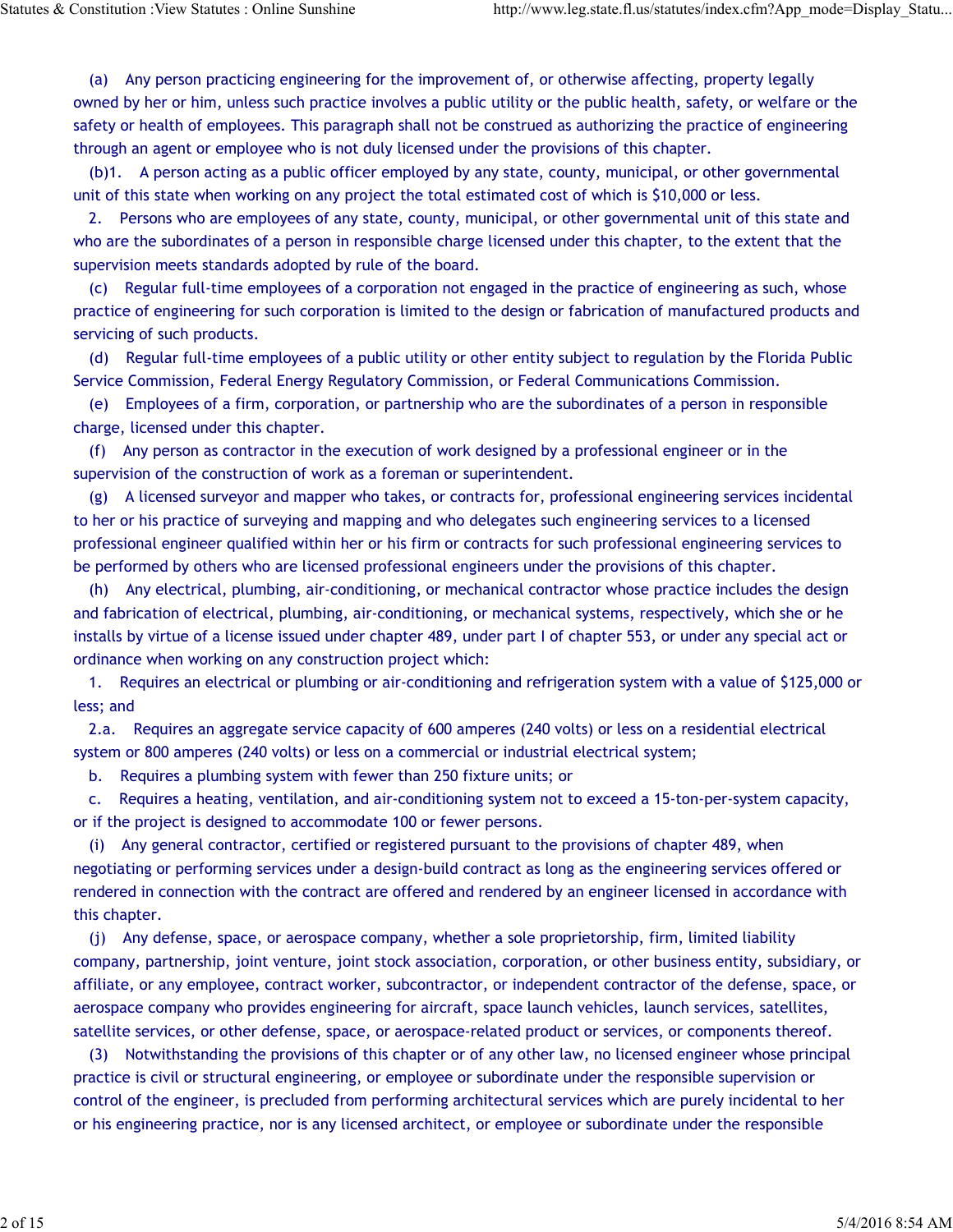supervision or control of the architect, precluded from performing engineering services which are purely incidental to her or his architectural practice. However, no engineer shall practice architecture or use the designation "architect" or any term derived therefrom, and no architect shall practice engineering or use the designation "engineer" or any term derived therefrom.

**History.**—ss. 10, 42, ch. 79-243; ss. 3, 10, ch. 81-302; ss. 2, 3, ch. 81-318; s. 5, ch. 82-179; s. 3, ch. 83-160; ss. 46, 119, ch. 83-329; s. 1, ch. 85-134; s. 57, ch. 87-225; s. 2, ch. 87-341; s. 2, ch. 87-349; ss. 1, 14, 15, ch. 89-30; s. 1, ch. 89-115; s. 67, ch. 89-162; s. 4, ch. 91-429; ss. 80, 118, ch. 94-119; s. 330, ch. 97-103; s. 65, ch. 98-287; s. 31, ch. 2000-356; s. 16, ch. 2002-299; s. 1, ch. 2003-425; s. 4, ch. 2004-332; s. 64, ch. 2009-195.

**471.0035 Instructors in postsecondary educational institutions; exemption from licensure requirement.**—For the sole purpose of teaching the principles and methods of engineering design, notwithstanding the provisions of s. 471.005(7), a person employed by a public postsecondary educational institution, or by an independent postsecondary educational institution licensed or exempt from licensure pursuant to the provisions of chapter 1005, is not required to be licensed under the provisions of this chapter as a professional engineer.

**History.**—s. 11, ch. 99-252; s. 32, ch. 2000-356; s. 4, ch. 2000-372; s. 17, ch. 2002-299; s. 1017, ch. 2002-387.

**471.005 Definitions.**—As used in this chapter, the term:

(1) "Board" means the Board of Professional Engineers.

(2) "Board of directors" means the board of directors of the Florida Engineers Management Corporation.

(3) "Certificate of authorization" means a license to practice engineering issued by the management corporation to a corporation or partnership.

(4) "Department" means the Department of Business and Professional Regulation.

(5) "Engineer" includes the terms "professional engineer" and "licensed engineer" and means a person who is licensed to engage in the practice of engineering under this chapter.

(6) "Engineer intern" means a person who has graduated from an engineering curriculum approved by the board and has passed the fundamentals of engineering examination as provided by rules adopted by the board.

(7) "Engineering" includes the term "professional engineering" and means any service or creative work, the adequate performance of which requires engineering education, training, and experience in the application of special knowledge of the mathematical, physical, and engineering sciences to such services or creative work as consultation, investigation, evaluation, planning, and design of engineering works and systems, planning the use of land and water, teaching of the principles and methods of engineering design, engineering surveys, and the inspection of construction for the purpose of determining in general if the work is proceeding in compliance with drawings and specifications, any of which embraces such services or work, either public or private, in connection with any utilities, structures, buildings, machines, equipment, processes, work systems, projects, and industrial or consumer products or equipment of a mechanical, electrical, hydraulic, pneumatic, or thermal nature, insofar as they involve safeguarding life, health, or property; and includes such other professional services as may be necessary to the planning, progress, and completion of any engineering services. A person who practices any branch of engineering; who, by verbal claim, sign, advertisement, letterhead, or card, or in any other way, represents himself or herself to be an engineer or, through the use of some other title, implies that he or she is an engineer or that he or she is licensed under this chapter; or who holds himself or herself out as able to perform, or does perform, any engineering service or work or any other service designated by the practitioner which is recognized as engineering shall be construed to practice or offer to practice engineering within the meaning and intent of this chapter.

(8) "License" means the licensing of engineers or certification of businesses to practice engineering in this state.

- (9) "Management corporation" means the Florida Engineers Management Corporation.
- (10) "Retired professional engineer" or "professional engineer, retired" means a person who has been duly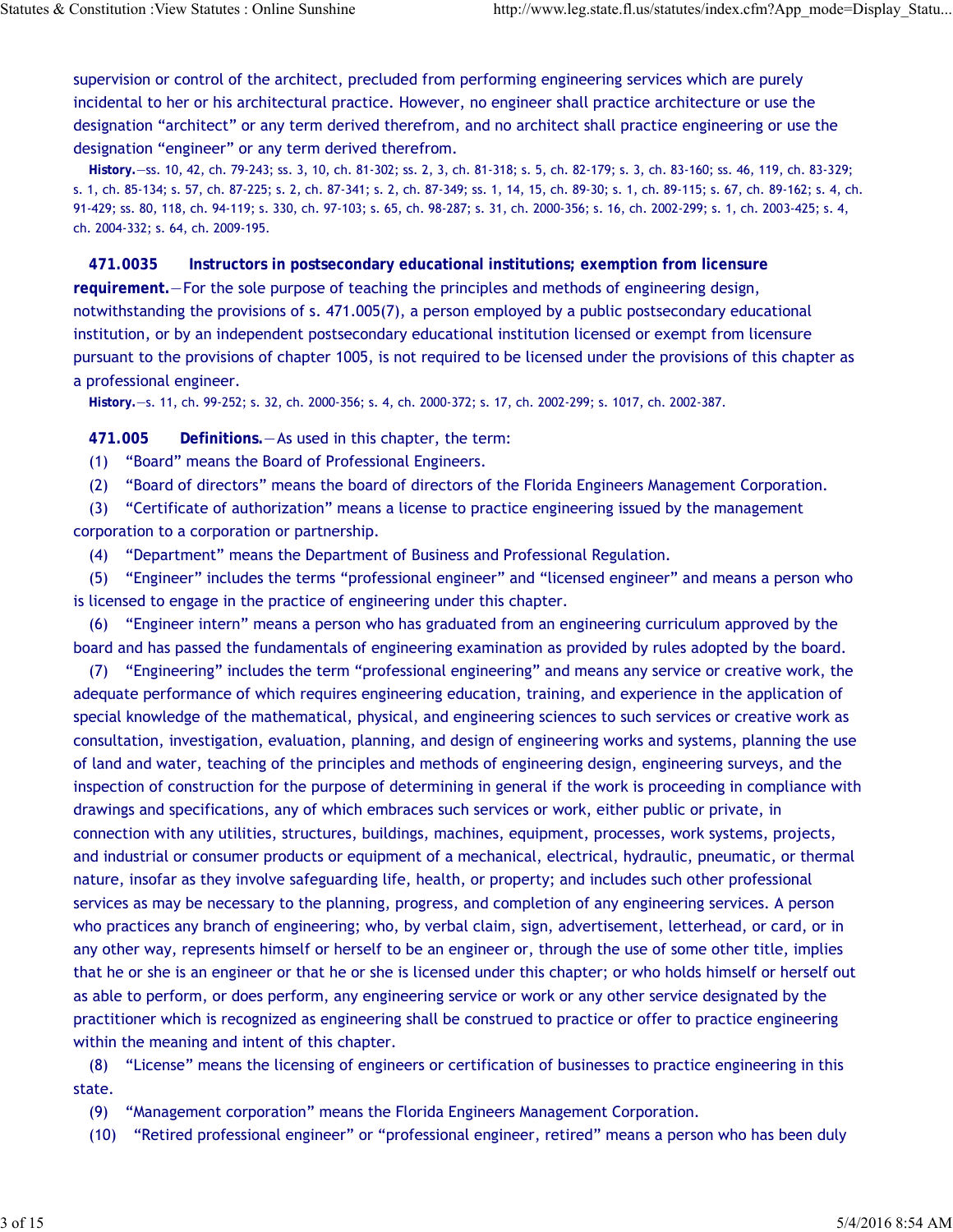licensed as a professional engineer by the board and who chooses to relinquish or not to renew his or her license and applies to and is approved by the board to be granted the title "Professional Engineer, Retired."

(11) "Secretary" means the Secretary of Business and Professional Regulation.

(12) "Space or aerospace company" means any business entity concerned with the design, manufacture, or support of aircraft, rockets, missiles, spacecraft, satellites, space vehicles, space stations, space facilities, or components thereof, and equipment, systems, facilities, simulators, programs, products, services, and activities related thereto.

(13) "Defense company" means any business entity that holds a valid Department of Defense contract or any business entity that is a subcontractor under a valid Department of Defense contract. The term includes any business entity that holds valid contracts or subcontracts for products or services for military use under prime contracts with the United States Department of Defense, the United States Department of State, or the United States Coast Guard.

**History.**—ss. 2, 42, ch. 79-243; ss. 4, 10, ch. 81-302; ss. 2, 3, ch. 81-318; s. 4, ch. 83-160; s. 4, ch. 84-365; ss. 2, 14, 15, ch. 89-30; s. 4, ch. 91-429; s. 151, ch. 94-218; s. 331, ch. 97-103; s. 33, ch. 2000-356; s. 3, ch. 2000-372; s. 18, ch. 2002-299; s. 2, ch. 2003-425.

**471.007 Board of Professional Engineers.**—

(1) There is created in the department the Board of Professional Engineers. The board shall consist of 11 members, 9 of whom shall be licensed engineers and 2 of whom shall be laypersons who are not and have never been engineers or members of any closely related profession or occupation. A member of the board who is a licensed engineer must be selected and appointed based on his or her qualifications to provide expertise and experience to the board at all times in civil engineering, structural engineering, electrical or electronic engineering, mechanical engineering, or engineering education.

(2) Following expiration of the terms of members appointed to initiate staggered terms as set forth in subsection (3), members of the board shall be appointed by the Governor for terms of 4 years each. A professional or technical engineering society may submit a list of qualified nominees to be considered by the Governor for appointment.

(3) When the terms of members serving as of July 1, 2014, expire, the terms of their immediate successors shall be staggered so that three members are appointed for 2 years, four members are appointed for 3 years, and four members are appointed for 4 years, as determined by the Governor. Each member shall hold office until the expiration of his or her appointed term or until a successor has been appointed.

**History.**—ss. 3, 42, ch. 79-243; ss. 5, 9, 10, ch. 81-302; ss. 2, 3, ch. 81-318; ss. 3, 14, 15, ch. 89-30; s. 4, ch. 91-429; s. 152, ch. 94-218; s. 19, ch. 2002-299; s. 1, ch. 2004-332; s. 1, ch. 2014-125.

**471.008 Rulemaking authority.**—The board has authority to adopt rules pursuant to ss. 120.536(1) and 120.54 to implement provisions of this chapter or chapter 455 conferring duties upon it.

**History.**—s. 1, ch. 87-341; s. 1, ch. 87-349; s. 1, ch. 88-303; ss. 4, 14, 15, ch. 89-30; s. 4, ch. 91-429; s. 109, ch. 98-166; s. 142, ch. 98-200; s. 170, ch. 2000-160.

**471.009 Board headquarters.**—The location of the Board of Professional Engineers shall be in Leon County.

**History.**—ss. 3, 42, ch. 79-243; ss. 6, 10, ch. 81-302; ss. 2, 3, ch. 81-318; ss. 5, 14, 15, ch. 89-30; s. 4, ch. 91-429.

**471.011 Fees.**—

(1) The board by rule may establish fees to be paid for applications, examination, reexamination, licensing and renewal, inactive status application and reactivation of inactive licenses, and recordmaking and recordkeeping. The board may also establish by rule a delinquency fee. The board shall establish fees that are adequate to ensure the continued operation of the board. Fees shall be based on department estimates of the revenue required to implement this chapter and the provisions of law with respect to the regulation of engineers.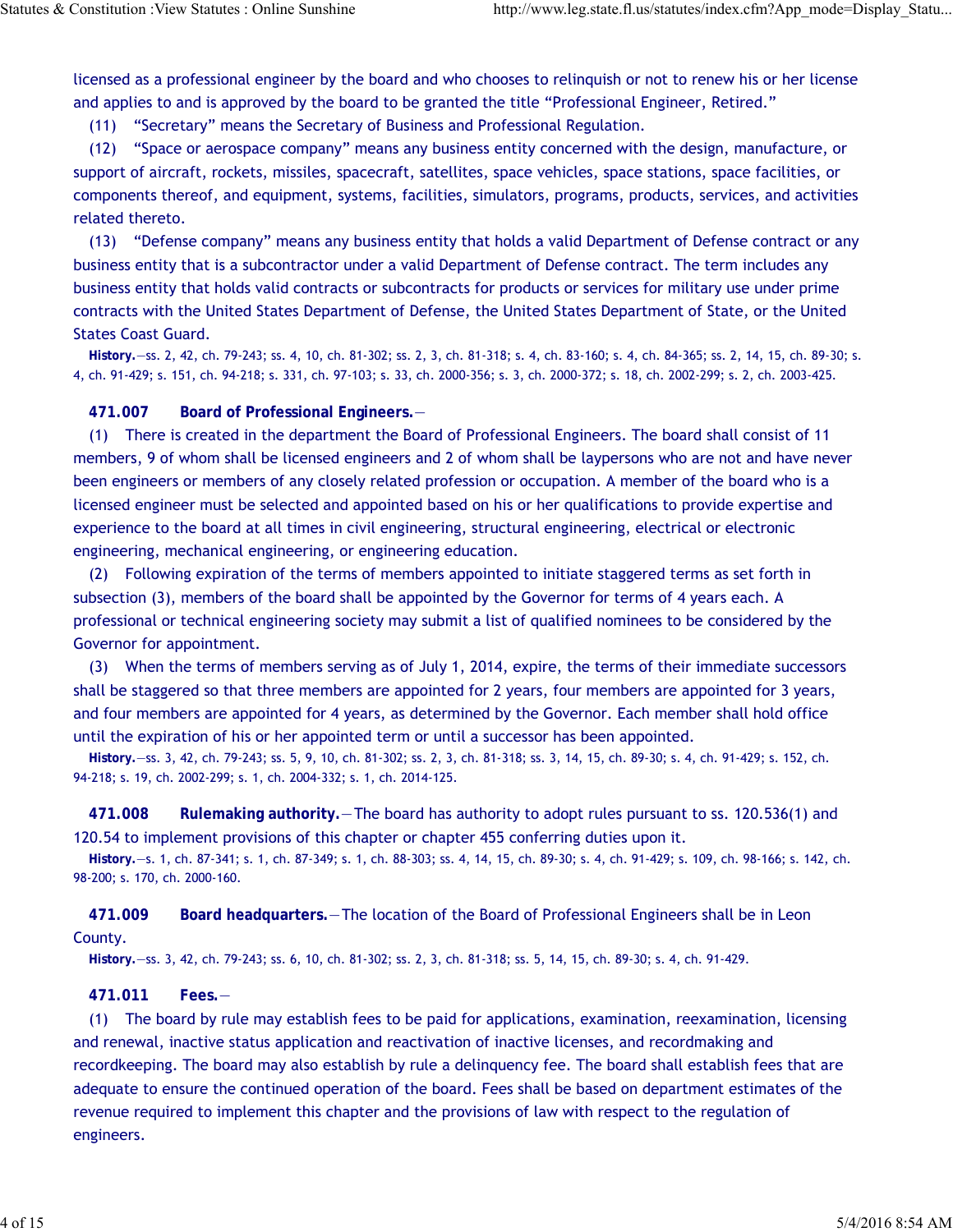(2) The initial application and examination fee shall not exceed \$125 plus the actual per applicant cost to the management corporation to purchase the examination from the National Council of Examiners for Engineering and Surveying or a similar national organization. The examination fee shall be in an amount which covers the cost of obtaining and administering the examination and shall be refunded if the applicant is found ineligible to sit for the examination. The application fee shall be nonrefundable.

(3) The initial license fee shall not exceed \$125.

(4) The fee for a certificate of authorization shall not exceed \$125.

(5) The biennial renewal fee shall not exceed \$125.

(6) The fee for a temporary registration or certificate to practice engineering shall not exceed \$25 for an individual or \$50 for a business firm.

(7) The fee for licensure by endorsement shall not exceed \$150.

(8) The fee for application for inactive status or for reactivation of an inactive license shall not exceed \$150.

**History.**—ss. 4, 42, ch. 79-243; ss. 2, 3, ch. 81-318; s. 20, ch. 88-205; ss. 6, 14, 15, ch. 89-30; s. 4, ch. 91-429; s. 212, ch. 94-119; s. 1, ch. 97-312; s. 34, ch. 2000-356; s. 5, ch. 2000-372.

**471.013 Examinations; prerequisites.**—

 $(1)(a)$  A person shall be entitled to take an examination for the purpose of determining whether she or he is qualified to practice in this state as an engineer if the person is of good moral character and:

1. Is a graduate from an approved engineering curriculum of 4 years or more in a school, college, or university which has been approved by the board and has a record of 4 years of active engineering experience of a character indicating competence to be in responsible charge of engineering;

2. Is a graduate of an approved engineering technology curriculum of 4 years or more in a school, college, or university within the State University System, having been enrolled or having graduated prior to July 1, 1979, and has a record of 4 years of active engineering experience of a character indicating competence to be in responsible charge of engineering; or

3. Has, in lieu of such education and experience requirements, 10 years or more of active engineering work of a character indicating that the applicant is competent to be placed in responsible charge of engineering. However, this subparagraph does not apply unless such person notifies the department before July 1, 1984, that she or he was engaged in such work on July 1, 1981.

The board shall adopt rules providing for the review and approval of schools or colleges and the courses of study in engineering in such schools and colleges. The rules shall be based on the educational requirements for engineering as defined in s. 471.005. The board may adopt rules providing for the acceptance of the approval and accreditation of schools and courses of study by a nationally accepted accreditation organization.

(b) A person shall be entitled to take the fundamentals examination for the purpose of determining whether she or he is qualified to practice in this state as an engineer intern if she or he is in the final year of, or is a graduate of, an approved engineering curriculum in a school, college, or university approved by the board.

(c) A person shall not be entitled to take the principles and practice examination until that person has successfully completed the fundamentals examination.

(d) The board shall deem that an applicant who seeks licensure by examination has passed the fundamentals examination when such applicant has received a doctorate degree in engineering from an institution that has an undergraduate engineering program that is accredited by the Engineering Accreditation Commission of the Accreditation Board for Engineering and Technology, Inc., and has taught engineering full time for at least 3 years, at the baccalaureate level or higher, after receiving that degree.

(e) Every applicant who is qualified to take the fundamentals examination or the principles and practice examination shall be allowed to take either examination three times, notwithstanding the number of times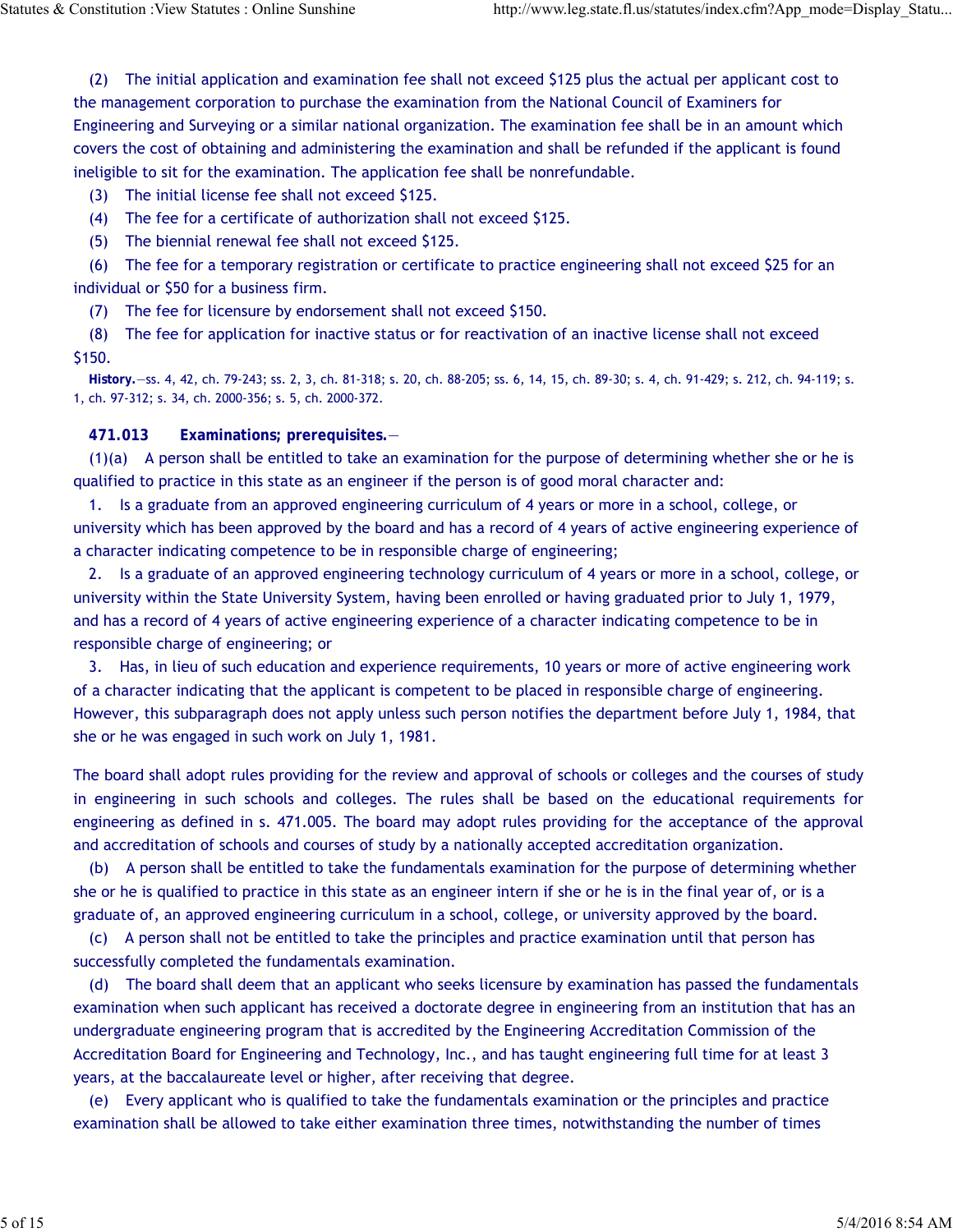either examination has been previously failed. If an applicant fails either examination three times, the board shall require the applicant to complete additional college-level education courses or a board-approved relevant examination review course as a condition of future eligibility to take that examination. If the applicant is delayed in taking the examination due to reserve or active duty service in the United States Armed Forces or National Guard, the applicant is allowed an additional two attempts to take the examination before the board may require additional college-level education or review courses.

(2)(a) The board may refuse to certify an applicant for failure to satisfy the requirement of good moral character only if:

1. There is a substantial connection between the lack of good moral character of the applicant and the professional responsibilities of a licensed engineer; and

2. The finding by the board of lack of good moral character is supported by clear and convincing evidence.

(b) When an applicant is found to be unqualified for a license because of a lack of good moral character, the board shall furnish the applicant a statement containing the findings of the board, a complete record of the evidence upon which the determination was based, and a notice of the rights of the applicant to a rehearing and appeal.

**History.**—ss. 5, 42, ch. 79-243; s. 340, ch. 81-259; ss. 7, 10, ch. 81-302; ss. 2, 3, ch. 81-318; ss. 14, 15, ch. 89-30; s. 4, ch. 91-429; s. 141, ch. 92-149; s. 332, ch. 97-103; s. 20, ch. 2002-299; s. 1, ch. 2003-293; s. 2, ch. 2004-332; s. 2, ch. 2014-125.

#### **471.015 Licensure.**—

(1) The management corporation shall issue a license to any applicant who the board certifies is qualified to practice engineering and who has passed the fundamentals examination and the principles and practice examination.

(2) The board shall certify for licensure any applicant who satisfies the requirements of s. 471.013. The board may refuse to certify any applicant who has violated any of the provisions of s. 471.031.

(3) The board shall certify as qualified for a license by endorsement an applicant who:

(a) Qualifies to take the fundamentals examination and the principles and practice examination as set forth in s. 471.013, has passed a United States national, regional, state, or territorial licensing examination that is substantially equivalent to the fundamentals examination and principles and practice examination required by s. 471.013, and has satisfied the experience requirements set forth in s. 471.013; or

(b) Holds a valid license to practice engineering issued by another state or territory of the United States, if the criteria for issuance of the license were substantially the same as the licensure criteria that existed in this state at the time the license was issued.

(4) The management corporation shall not issue a license by endorsement to any applicant who is under investigation in another state for any act that would constitute a violation of this chapter or of chapter 455 until such time as the investigation is complete and disciplinary proceedings have been terminated.

(5)(a) The board shall deem that an applicant who seeks licensure by endorsement has passed an examination substantially equivalent to the fundamentals examination when such applicant has held a valid professional engineer's license in another state for 15 years and has had 20 years of continuous professional-level engineering experience.

(b) The board shall deem that an applicant who seeks licensure by endorsement has passed an examination substantially equivalent to the fundamentals examination and the principles and practices examination when such applicant has held a valid professional engineer's license in another state for 25 years and has had 30 years of continuous professional-level engineering experience.

(6) The board may require a personal appearance by any applicant for licensure under this chapter. Any applicant of whom a personal appearance is required must be given adequate notice of the time and place of the appearance and provided with a statement of the purpose of and reasons requiring the appearance.

(7) The board shall, by rule, establish qualifications for certification of licensees as special inspectors of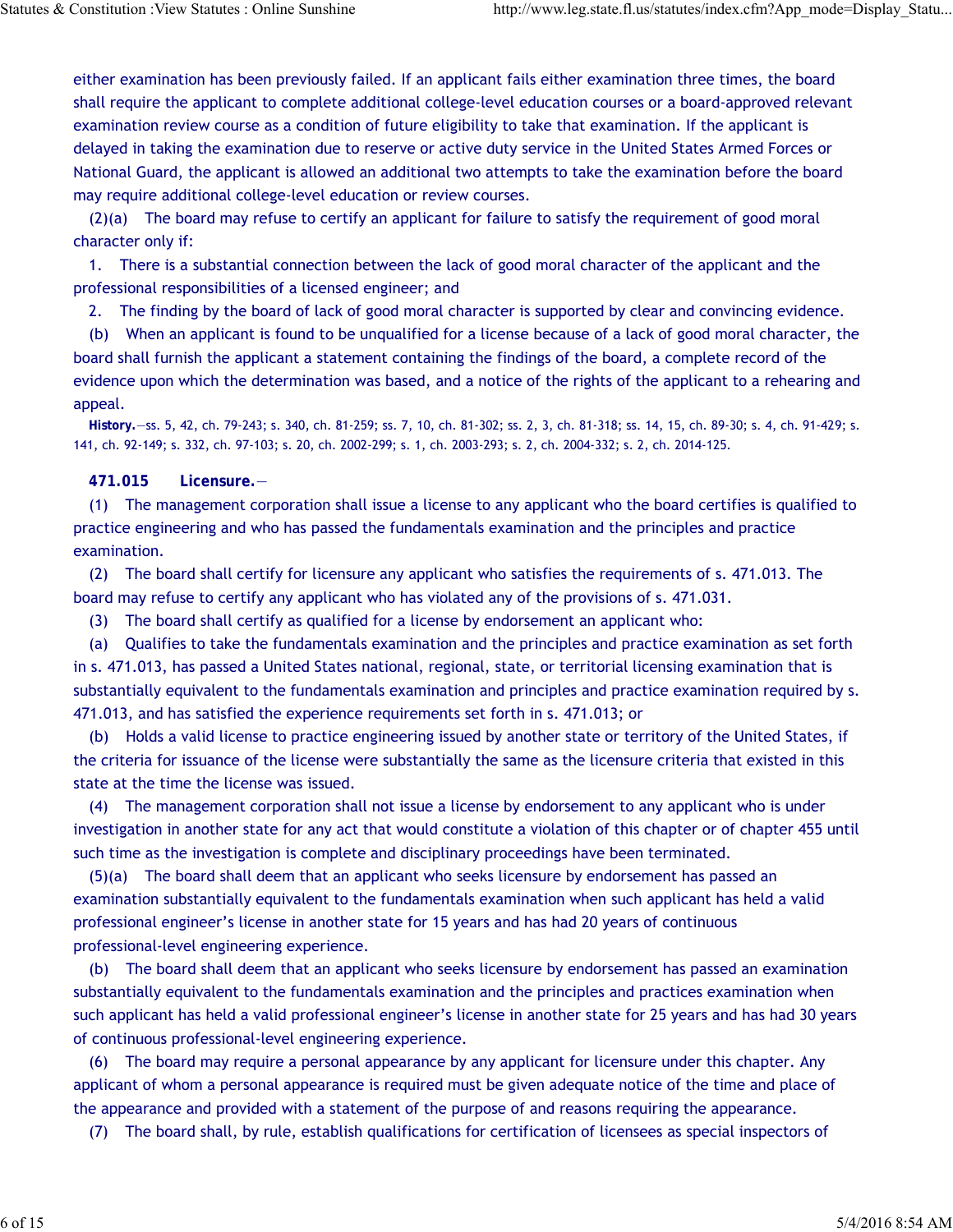threshold buildings, as defined in ss. 553.71 and 553.79, and shall compile a list of persons who are certified. A special inspector is not required to meet standards for certification other than those established by the board, and the fee owner of a threshold building may not be prohibited from selecting any person certified by the board to be a special inspector. The board shall develop minimum qualifications for the qualified representative of the special inspector who is authorized to perform inspections of threshold buildings on behalf of the special inspector under s. 553.79.

**History.**—ss. 6, 42, ch. 79-243; ss. 2, 3, ch. 81-318; s. 2, ch. 85-134; ss. 14, 15, ch. 89-30; s. 4, ch. 91-429; ss. 82, 216, ch. 94-119; s. 32, ch. 95-392; s. 110, ch. 98-166; s. 37, ch. 2000-141; s. 171, ch. 2000-160; s. 35, ch. 2000-356; s. 6, ch. 2000-372; s. 21, ch. 2002-299; s. 2, ch. 2003-293; s. 3, ch. 2014-125.

## **471.017 Renewal of license.**—

- (1) The management corporation shall renew a license upon receipt of the renewal application and fee.
- (2) The board shall adopt rules establishing a procedure for the biennial renewal of licenses.

(3)(a) The board shall require a demonstration of continuing professional competency of engineers as a condition of license renewal or relicensure. Every licensee must complete 9 continuing education hours for each year of the license renewal period, totaling 18 continuing education hours for the license renewal period. For each renewal period for such continuing education:

- 1. One hour must relate to this chapter and the rules adopted under this chapter.
- 2. One hour must relate to professional ethics.
- 3. Four hours must relate to the licensee's area of practice.
- 4. The remaining hours may relate to any topic pertinent to the practice of engineering.

Continuing education hours may be earned by presenting or attending seminars, in-house or nonclassroom courses, workshops, or professional or technical presentations made at meetings, webinars, conventions, or conferences, including those presented by vendors with specific knowledge related to the licensee's area of practice. Up to 4 hours may be earned by serving as an officer or actively participating on a committee of a board-recognized professional or technical engineering society. The 2 required continuing education hours relating to this chapter, the rules adopted pursuant to this chapter, and ethics may be earned by serving as a member of the Legislature or as an elected state or local official. The hours required pursuant to s. 471.0195 may apply to any requirements of this section except for those required under subparagraph 1.

(b) The board shall adopt rules that are substantially consistent with the most recent published version of the Continuing Professional Competency Guidelines of the National Council of Examiners for Engineering and Surveying, and shall allow nonclassroom hours to be credited. The board may, by rule, exempt from continuing professional competency requirements retired professional engineers who no longer sign and seal engineering documents and licensees in unique circumstances that severely limit opportunities to obtain the required continuing education hours.

**History.**—ss. 7, 42, ch. 79-243; ss. 2, 3, ch. 81-318; ss. 14, 15, ch. 89-30; s. 4, ch. 91-429; s. 213, ch. 94-119; s. 11, ch. 98-287; s. 36, ch. 2000-356; s. 7, ch. 2000-372; s. 4, ch. 2014-125.

**471.019 Reactivation.**—The board shall prescribe by rule continuing education requirements for reactivating a license. The continuing education requirements for reactivating a license for a licensed engineer may not exceed 12 classroom hours for each year the license was inactive.

**History.**—ss. 8, 42, ch. 79-243; s. 341, ch. 81-259; ss. 2, 3, ch. 81-318; s. 104, ch. 83-329; ss. 7, 14, 15, ch. 89-30; s. 4, ch. 91-429; s. 214, ch. 94-119; s. 12, ch. 98-287; s. 37, ch. 2000-356; s. 22, ch. 2002-299.

**471.0195 Florida Building Code training for engineers.**—All licensees actively participating in the design of engineering works or systems in connection with buildings, structures, or facilities and systems covered by the Florida Building Code shall take continuing education courses and submit proof to the board, at such times and in such manner as established by the board by rule, that the licensee has completed any specialized or advanced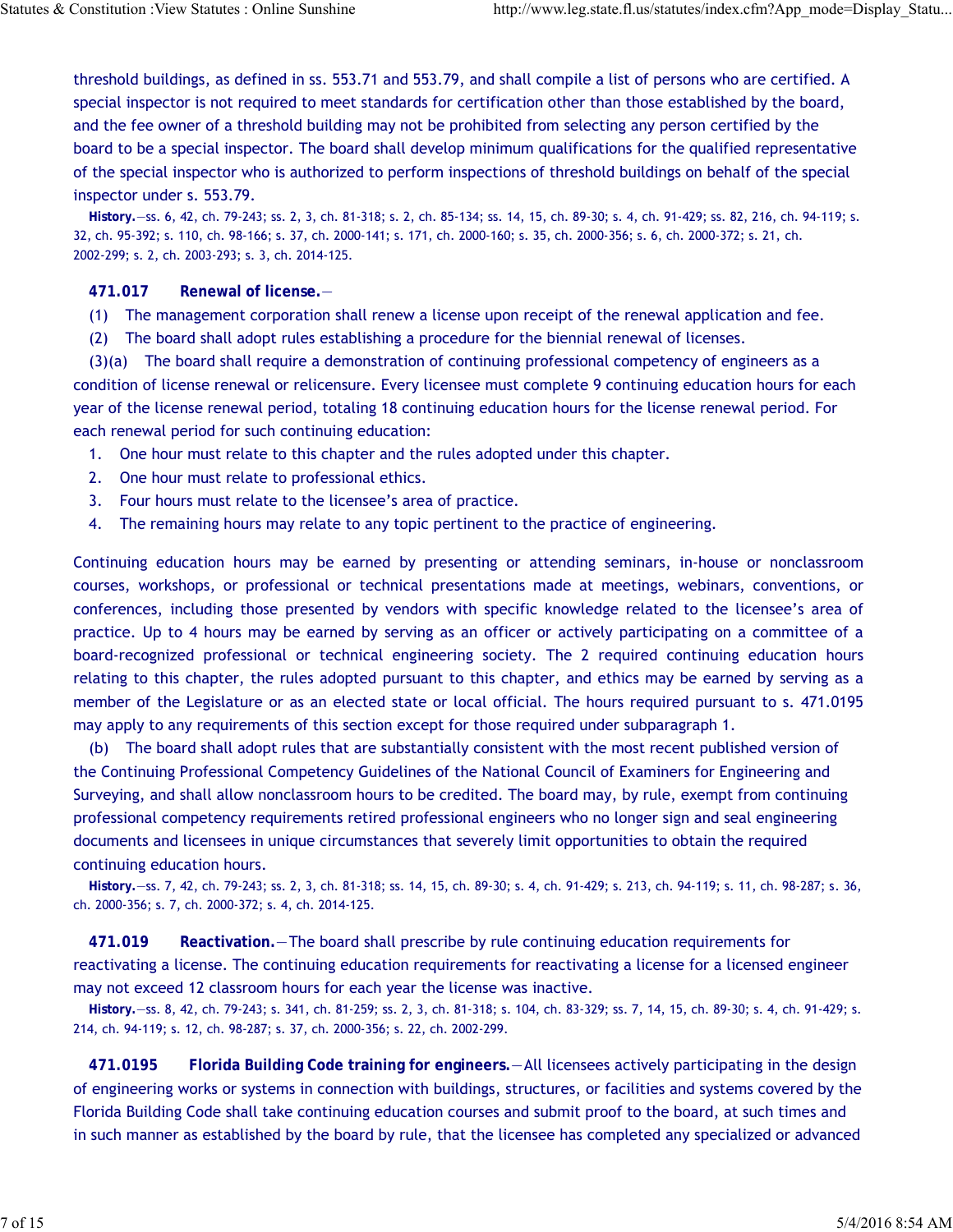courses on any portion of the Florida Building Code applicable to the licensee's area of practice. The board shall record reported continuing education courses on a system easily accessed by code enforcement jurisdictions for evaluation when determining license status for purposes of processing design documents. Local jurisdictions shall be responsible for notifying the board when design documents are submitted for building construction permits by persons who are not in compliance with this section. The board shall take appropriate action as provided by its rules when such noncompliance is determined to exist.

**History.**—s. 38, ch. 2000-356; s. 23, ch. 2002-299; s. 12, ch. 2009-195.

### **471.021 Engineers and firms of other states; temporary certificates to practice in Florida.**—

(1) Upon approval of the board and payment of the fee set in s. 471.011, the management corporation shall issue a temporary license for work on one specified project in this state for a period not to exceed 1 year to an engineer holding a certificate to practice in another state, provided Florida licensees are similarly permitted to engage in work in such state and provided that the engineer be qualified for licensure by endorsement.

(2) Upon approval by the board and payment of the fee set in s. 471.011, the management corporation shall issue a temporary certificate of authorization for work on one specified project in this state for a period not to exceed 1 year to an out-of-state corporation, partnership, or firm, provided one of the principal officers of the corporation, one of the partners of the partnership, or one of the principals in the fictitiously named firm has obtained a temporary license in accordance with subsection (1).

(3) The application for a temporary license shall constitute appointment of the Department of State as an agent of the applicant for service of process in any action or proceeding against the applicant arising out of any transaction or operation connected with or incidental to the practice of engineering for which the temporary license was issued.

**History.**—ss. 9, 42, ch. 79-243; ss. 2, 3, ch. 81-318; ss. 14, 15, ch. 89-30; s. 4, ch. 91-429; s. 142, ch. 92-149; s. 8, ch. 2000-372; s. 24, ch. 2002-299.

**471.023 Certification of business organizations.**—

(1) The practice of, or the offer to practice, engineering by licensees or offering engineering services to the public through a business organization, including a partnership, corporation, business trust, or other legal entity or by a business organization, including a corporation, partnership, business trust, or other legal entity offering such services to the public through licensees under this chapter as agents, employees, officers, or partners is permitted only if the business organization possesses a certification issued by the management corporation pursuant to qualification by the board, subject to the provisions of this chapter. One or more of the principal officers of the business organization or one or more partners of the partnership and all personnel of the business organization who act in its behalf as engineers in this state shall be licensed as provided by this chapter. All final drawings, specifications, plans, reports, or documents involving practices licensed under this chapter which are prepared or approved for the use of the business organization or for public record within the state shall be dated and shall bear the signature and seal of the licensee who prepared or approved them. Nothing in this section shall be construed to mean that a license to practice engineering shall be held by a business organization. Nothing herein prohibits business organizations from joining together to offer engineering services to the public, if each business organization otherwise meets the requirements of this section. No business organization shall be relieved of responsibility for the conduct or acts of its agents, employees, or officers by reason of its compliance with this section, nor shall any individual practicing engineering be relieved of responsibility for professional services performed by reason of his or her employment or relationship with a business organization.

(2) For the purposes of this section, a certificate of authorization shall be required for any business organization or other person practicing under a fictitious name, offering engineering services to the public. However, when an individual is practicing engineering in his or her own given name, he or she shall not be required to be licensed under this section.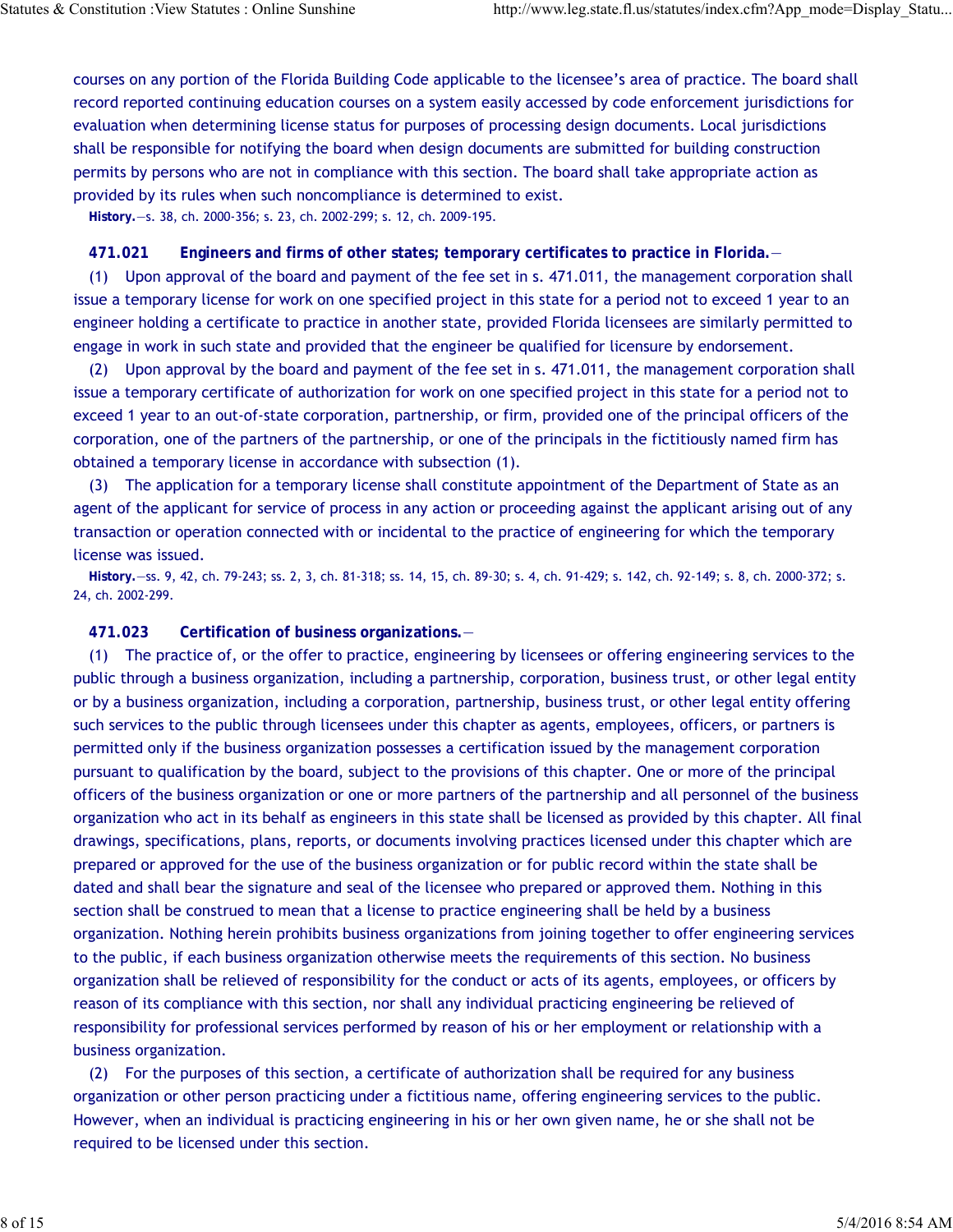(3) Except as provided in s. 558.0035, the fact that a licensed engineer practices through a business organization does not relieve the licensee from personal liability for negligence, misconduct, or wrongful acts committed by him or her. Partnerships and all partners shall be jointly and severally liable for the negligence, misconduct, or wrongful acts committed by their agents, employees, or partners while acting in a professional capacity. Any officer, agent, or employee of a business organization other than a partnership shall be personally liable and accountable only for negligent acts, wrongful acts, or misconduct committed by him or her or committed by any person under his or her direct supervision and control, while rendering professional services on behalf of the business organization. The personal liability of a shareholder or owner of a business organization, in his or her capacity as shareholder or owner, shall be no greater than that of a shareholderemployee of a corporation incorporated under chapter 607. The business organization shall be liable up to the full value of its property for any negligent acts, wrongful acts, or misconduct committed by any of its officers, agents, or employees while they are engaged on its behalf in the rendering of professional services.

(4) Each certification of authorization shall be renewed every 2 years. Each business organization certified under this section must notify the board within 1 month after any change in the information contained in the application upon which the certification is based.

(5) Disciplinary action against a business organization shall be administered in the same manner and on the same grounds as disciplinary action against a licensed engineer.

**History.**—ss. 11, 42, ch. 79-243; s. 1, ch. 80-223; ss. 2, 3, ch. 81-318; ss. 8, 14, 15, ch. 89-30; s. 4, ch. 91-429; s. 143, ch. 92-149; s. 333, ch. 97-103; s. 39, ch. 2000-356; s. 9, ch. 2000-372; s. 25, ch. 2002-299; s. 3, ch. 2003-293; s. 3, ch. 2013-28.

#### **471.025 Seals.**—

(1) The board shall prescribe, by rule, one or more forms of seal to be used by licensees. Each licensee shall obtain at least one seal in the form approved by rule of the board and may, in addition, register his or her seal electronically in accordance with ss. 668.001-668.006. All final drawings, specifications, plans, reports, or documents prepared or issued by the licensee and being filed for public record and all final documents provided to the owner or the owner's representative shall be signed by the licensee, dated, and sealed with said seal. Such signature, date, and seal shall be evidence of the authenticity of that to which they are affixed. Drawings, specifications, plans, reports, final documents, or documents prepared or issued by a licensee may be transmitted electronically and may be signed by the licensee, dated, and sealed electronically with said seal in accordance with ss. 668.001-668.006.

(2) It is unlawful for any person to seal or digitally sign any document with a seal or digital signature after his or her license has expired or been revoked or suspended, unless such license has been reinstated or reissued. When an engineer's license has been revoked or suspended by the board, the licensee shall, within a period of 30 days after the revocation or suspension has become effective, surrender his or her seal to the executive director of the board and confirm to the executive director the cancellation of the licensee's digital signature in accordance with ss. 668.001-668.006. In the event the engineer's license has been suspended for a period of time, his or her seal shall be returned to him or her upon expiration of the suspension period.

(3) No licensee shall affix or permit to be affixed his or her seal, name, or digital signature to any plan, specification, drawing, final bid document, or other document that depicts work which he or she is not licensed to perform or which is beyond his or her profession or specialty therein.

**History.**—ss. 12, 42, ch. 79-243; ss. 2, 3, ch. 81-318; ss. 14, 15, ch. 89-30; s. 4, ch. 91-429; s. 144, ch. 92-149; s. 334, ch. 97-103; s. 4, ch. 97-241; s. 40, ch. 2000-356; s. 32, ch. 2000-372; s. 2, ch. 2001-63; s. 26, ch. 2002-299.

**471.027 Engineers authorized to enter lands of third parties under certain conditions.**—Engineers are hereby granted permission and authority to go on, over, and upon the lands of others when necessary to make engineering surveys and, in so doing, to carry with them their agents and employees necessary for that purpose. Entry under the right hereby granted shall not constitute trespass, and engineers and their duly authorized agents or employees so entering shall not be liable to arrest or a civil action by reason of such entry; however,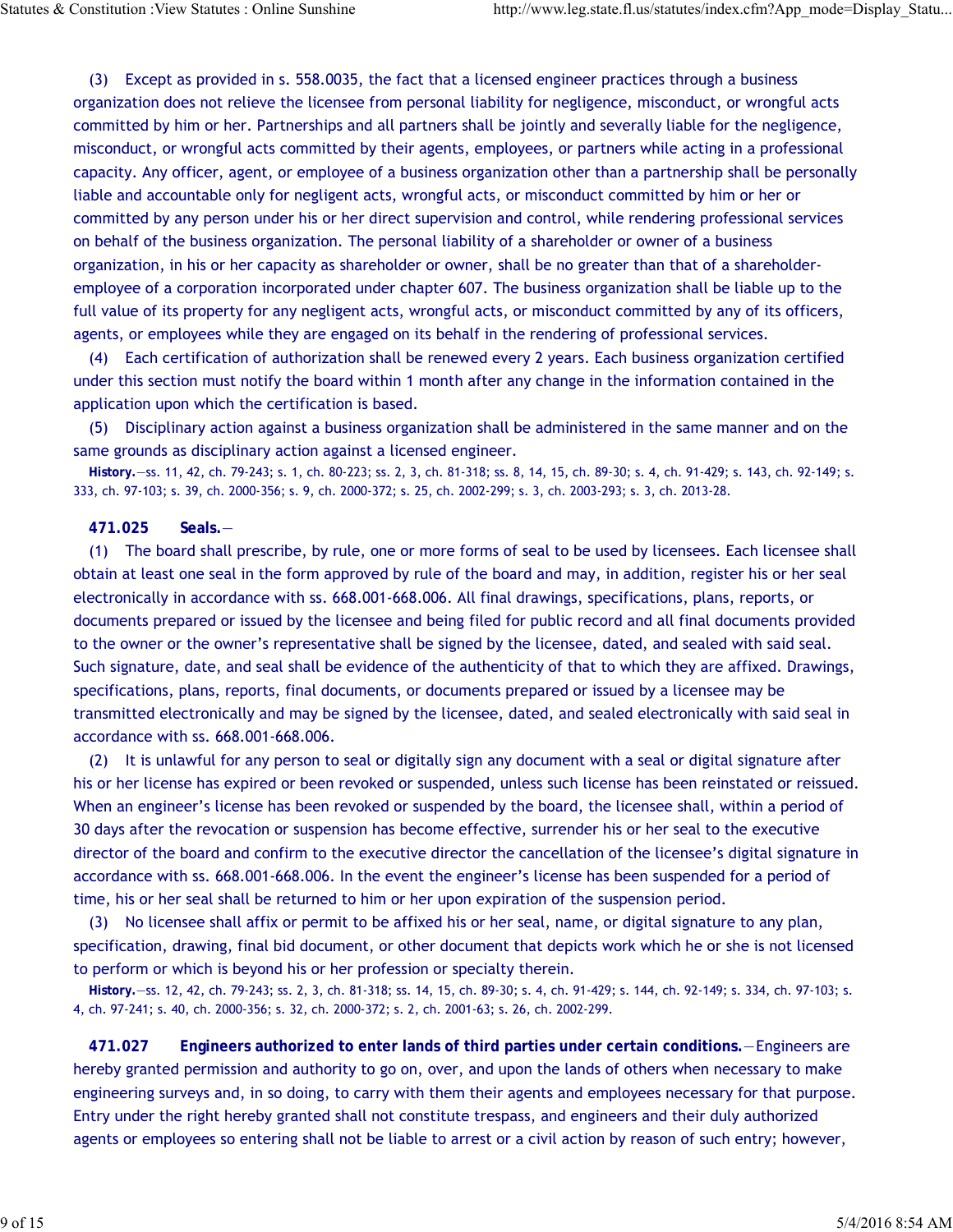nothing in this section shall be construed as giving authority to said licensees, agents, or employees to destroy, injure, damage, or move anything on lands of another without the written permission of the landowner. **History.**—ss. 17, 42, ch. 79-243; ss. 2, 3, ch. 81-318; ss. 14, 15, ch. 89-30; s. 4, ch. 91-429; s. 27, ch. 2002-299.

**471.031 Prohibitions; penalties.**—

- (1) A person may not:
- (a) Practice engineering unless the person is licensed or exempt from licensure under this chapter.

(b)1. Except as provided in subparagraph 2. or subparagraph 3., use the name or title "professional engineer" or any other title, designation, words, letters, abbreviations, or device tending to indicate that such person holds an active license as an engineer when the person is not licensed under this chapter, including, but not limited to, the following titles: "agricultural engineer," "air-conditioning engineer," "architectural engineer," "building engineer," "chemical engineer," "civil engineer," "control systems engineer," "electrical engineer," "environmental engineer," "fire protection engineer," "industrial engineer," "manufacturing engineer," "mechanical engineer," "metallurgical engineer," "mining engineer," "minerals engineer," "marine engineer," "nuclear engineer," "petroleum engineer," "plumbing engineer," "structural engineer," "transportation engineer," "software engineer," "computer hardware engineer," or "systems engineer."

2. Any person who is exempt from licensure under s. 471.003(2)(j) may use the title or personnel classification of "engineer" in the scope of his or her work under that exemption if the title does not include or connote the term "professional engineer," "registered engineer," "licensed engineer," "registered professional engineer," or "licensed professional engineer."

3. Any person who is exempt from licensure under s. 471.003(2)(c) or (e) may use the title or personnel classification of "engineer" in the scope of his or her work under that exemption if the title does not include or connote the term "professional engineer," "registered engineer," "licensed engineer," "registered professional engineer," or "licensed professional engineer" and if that person is a graduate from an approved engineering curriculum of 4 years or more in a school, college, or university which has been approved by the board.

(c) Present as his or her own the license of another.

(d) Give false or forged evidence to the board or a member thereof.

(e) Use or attempt to use a license that has been suspended, revoked, or placed on inactive or delinquent status.

(f) Employ nonexempt unlicensed persons to practice engineering.

(g) Conceal information relative to violations of this chapter.

(2) Any person who violates any provision of this section commits a misdemeanor of the first degree, punishable as provided in s. 775.082 or s. 775.083.

**History.**—ss. 14, 42, ch. 79-243; ss. 2, 3, ch. 81-318; s. 47, ch. 83-329; ss. 9, 14, 15, ch. 89-30; s. 4, ch. 91-429; s. 215, ch. 94-119; s. 335, ch. 97-103; s. 41, ch. 2000-356; s. 28, ch. 2002-299; s. 3, ch. 2003-425; s. 3, ch. 2004-332.

**471.033 Disciplinary proceedings.**—

(1) The following acts constitute grounds for which the disciplinary actions in subsection (3) may be taken:

(a) Violating any provision of s. 455.227(1), s. 471.025, or s. 471.031, or any other provision of this chapter or rule of the board or department.

(b) Attempting to procure a license to practice engineering by bribery or fraudulent misrepresentations.

(c) Having a license to practice engineering revoked, suspended, or otherwise acted against, including the denial of licensure, by the licensing authority of another state, territory, or country, for any act that would constitute a violation of this chapter or chapter 455.

(d) Being convicted or found guilty of, or entering a plea of nolo contendere to, regardless of adjudication, a crime in any jurisdiction which directly relates to the practice of engineering or the ability to practice engineering.

(e) Making or filing a report or record that the licensee knows to be false, willfully failing to file a report or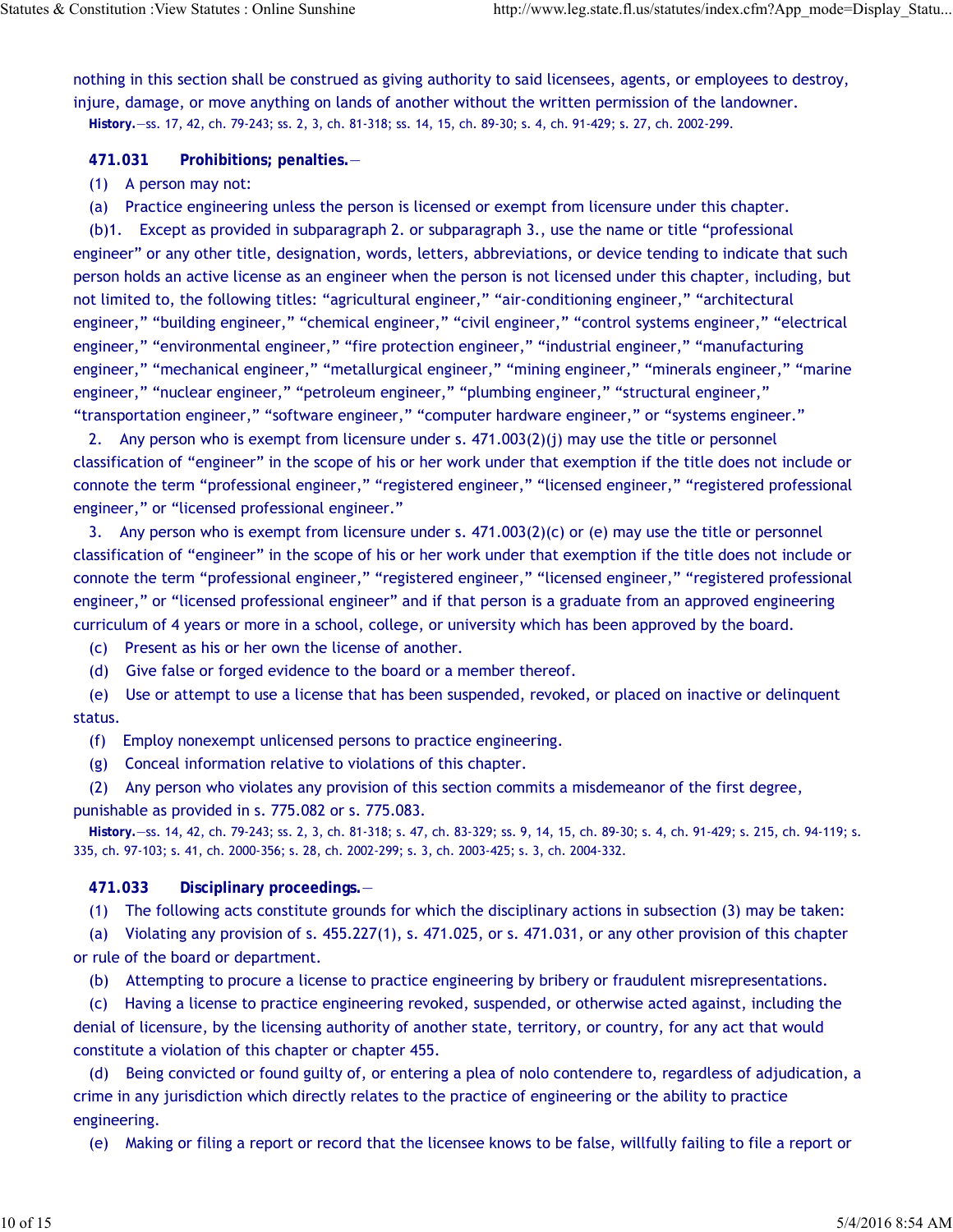record required by state or federal law, willfully impeding or obstructing such filing, or inducing another person to impede or obstruct such filing. Such reports or records include only those that are signed in the capacity of a licensed engineer.

(f) Advertising goods or services in a manner that is fraudulent, false, deceptive, or misleading in form or content.

(g) Engaging in fraud or deceit, negligence, incompetence, or misconduct, in the practice of engineering.

(h) Violating chapter 455.

(i) Practicing on a revoked, suspended, inactive, or delinquent license.

(j) Affixing or permitting to be affixed his or her seal, name, or digital signature to any final drawings, specifications, plans, reports, or documents that were not prepared by him or her or under his or her responsible supervision, direction, or control.

(k) Violating any order of the board or department previously entered in a disciplinary hearing.

(l) Performing building code inspection services under s. 553.791, without satisfying the insurance requirements of that section.

(2) The board shall specify, by rule, what acts or omissions constitute a violation of subsection (1).

(3) When the board finds any person guilty of any of the grounds set forth in subsection (1), it may enter an order imposing one or more of the following penalties:

(a) Denial of an application for licensure.

(b) Revocation or suspension of a license.

(c) Imposition of an administrative fine not to exceed \$5,000 for each count or separate offense.

(d) Issuance of a reprimand.

(e) Placement of the licensee on probation for a period of time and subject to such conditions as the board may specify.

(f) Restriction of the authorized scope of practice by the licensee.

(g) Restitution.

(4) The management corporation shall reissue the license of a disciplined engineer or business upon

certification by the board that the disciplined person has complied with all of the terms and conditions set forth in the final order.

**History.**—ss. 15, 42, ch. 79-243; ss. 8, 10, ch. 81-302; ss. 2, 3, ch. 81-318; s. 3, ch. 85-134; ss. 10, 14, 15, ch. 89-30; s. 4, ch. 91-429; s. 145, ch. 92-149; s. 217, ch. 94-119; s. 336, ch. 97-103; s. 5, ch. 97-241; s. 111, ch. 98-166; s. 13, ch. 98-287; s. 119, ch. 2000-141; s. 172, ch. 2000-160; s. 10, ch. 2000-372; s. 35, ch. 2001-186; s. 4, ch. 2001-372; s. 29, ch. 2002-299; s. 4, ch. 2003-293; s. 4, ch. 2005-147; s. 53, ch. 2009-195; s. 45, ch. 2010-106.

**471.037 Effect of chapter locally.**—

(1) Nothing contained in this chapter shall be construed to repeal, amend, limit, or otherwise affect any local building code or zoning law or ordinance, now or hereafter enacted, which is more restrictive with respect to the services of licensed engineers than the provisions of this chapter.

(2) In counties or municipalities that issue building permits, such permits may not be issued in any case in which it is apparent from the application for the building permit that the provisions of this chapter have been violated. However, this subsection does not authorize the withholding of building permits in cases involving the exceptions and exemptions set out in s. 471.003.

**History.**—ss. 13, 42, ch. 79-243; ss. 2, 3, ch. 81-318; ss. 12, 14, 15, ch. 89-30; s. 4, ch. 91-429; s. 81, ch. 94-119; s. 42, ch. 2000-356; s. 30, ch. 2002-299.

**471.038 Florida Engineers Management Corporation.**—

(1) This section may be cited as the "Florida Engineers Management Corporation Act."

(2) The purpose of this section is to create a public-private partnership by providing that a single nonprofit corporation be established to provide administrative, investigative, and prosecutorial services to the board and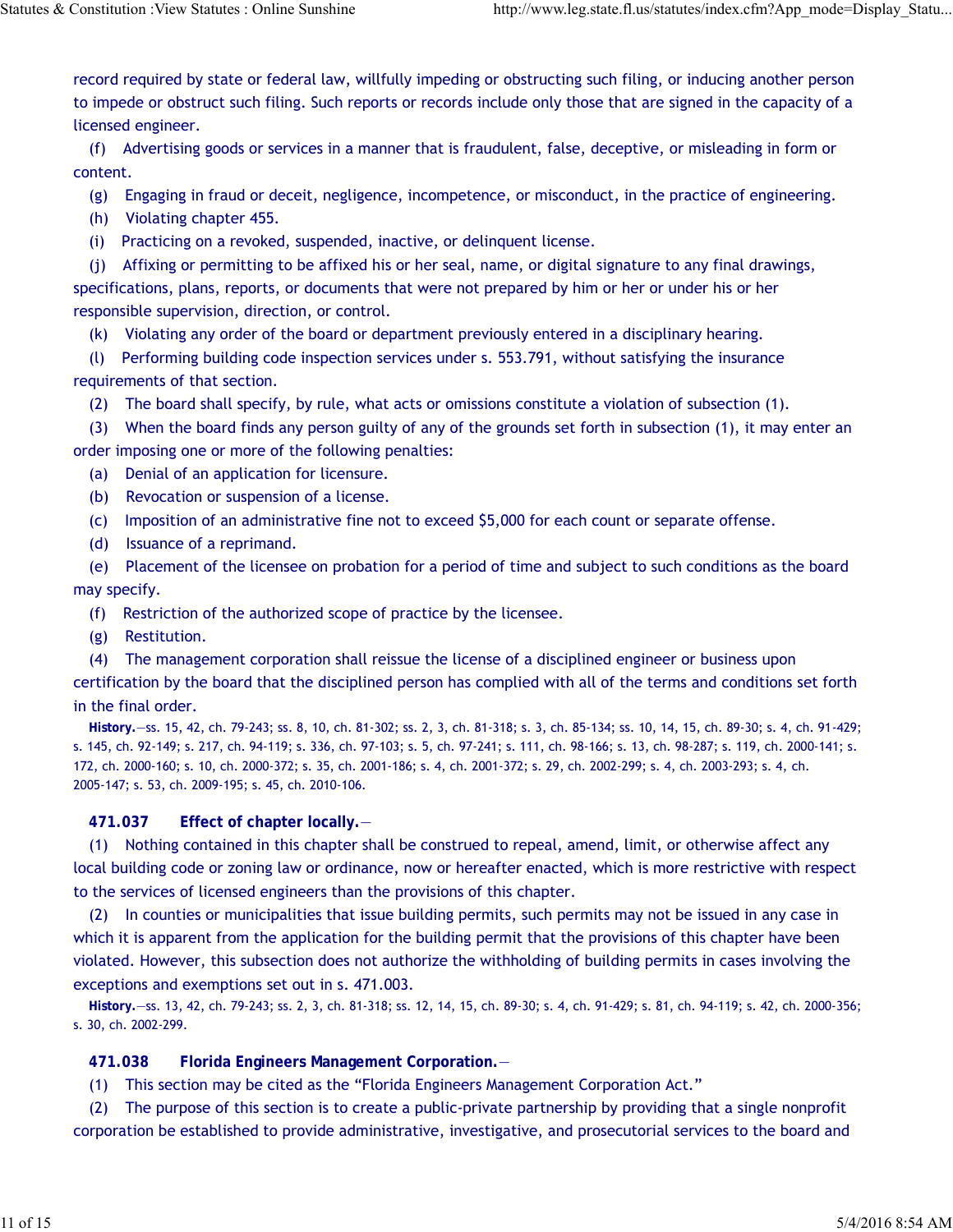that no additional nonprofit corporation be created for these purposes.

(3) The Florida Engineers Management Corporation is created to provide administrative, investigative, and prosecutorial services to the board in accordance with the provisions of chapter 455 and this chapter. The management corporation may hire staff as necessary to carry out its functions. Such staff are not public employees for the purposes of chapter 110 or chapter 112, except that the board of directors and the staff are subject to the provisions of s. 112.061. The provisions of s. 768.28 apply to the management corporation, which is deemed to be a corporation primarily acting as an instrumentality of the state, but which is not an agency within the meaning of s. 20.03(11). The management corporation shall:

(a) Be a Florida corporation not for profit, incorporated under the provisions of chapter 617.

(b) Provide administrative, investigative, and prosecutorial services to the board in accordance with the provisions of chapter 455, this chapter, and the contract required by this section.

(c) Receive, hold, and administer property and make only prudent expenditures directly related to the responsibilities of the board, and in accordance with the contract required by this section.

(d) Be approved by the board, and the department, to operate for the benefit of the board and in the best interest of the state.

(e) Operate under a fiscal year that begins on July 1 of each year and ends on June 30 of the following year.

(f) Have a seven-member board of directors, five of whom are to be appointed by the board and must be registrants regulated by the board and two of whom are to be appointed by the secretary and must be laypersons not regulated by the board. All appointments shall be for 4-year terms. No member shall serve more than two consecutive terms. Failure to attend three consecutive meetings shall be deemed a resignation from the board, and the vacancy shall be filled by a new appointment.

(g) Select its officers in accordance with its bylaws. The members of the board of directors who were appointed by the board may be removed by the board.

(h) Select the president of the management corporation, who shall also serve as executive director to the board, subject to approval of the board.

(i) Use a portion of the interest derived from the management corporation account to offset the costs associated with the use of credit cards for payment of fees by applicants or licensees.

(j) Operate under a written contract with the department which is approved by the board. The contract must provide for, but is not limited to:

1. Submission by the management corporation of an annual budget that complies with board rules for approval by the board and the department.

2. Annual certification by the board and the department that the management corporation is complying with the terms of the contract in a manner consistent with the goals and purposes of the board and in the best interest of the state. This certification must be reported in the board's minutes. The contract must also provide for methods and mechanisms to resolve any situation in which the certification process determines noncompliance.

3. Funding of the management corporation through appropriations allocated to the regulation of professional engineers from the Professional Regulation Trust Fund.

4. The reversion to the board, or the state if the board ceases to exist, of moneys, records, data, and property held in trust by the management corporation for the benefit of the board, if the management corporation is no longer approved to operate for the board or the board ceases to exist. All records and data in a computerized database shall be returned to the department in a form that is compatible with the computerized database of the department.

5. The securing and maintaining by the management corporation, during the term of the contract and for all acts performed during the term of the contract, of all liability insurance coverages in an amount to be approved by the board to defend, indemnify, and hold harmless the management corporation and its officers and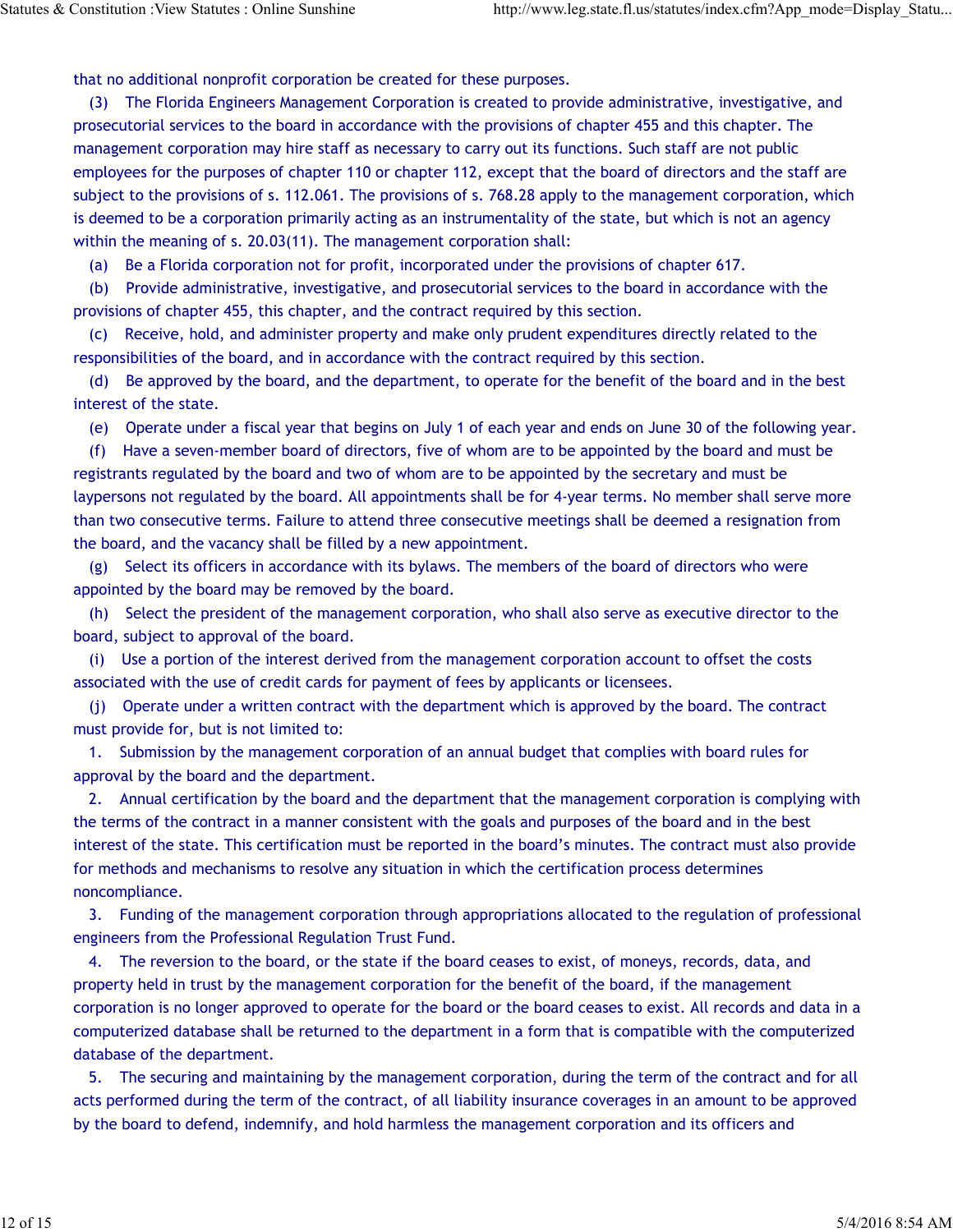employees, the department and its employees, and the state against all claims arising from state and federal laws. Such insurance coverage must be with insurers qualified and doing business in the state. The management corporation must provide proof of insurance to the department. The department and its employees and the state are exempt from and are not liable for any sum of money which represents a deductible, which sums shall be the sole responsibility of the management corporation. Violation of this subparagraph shall be grounds for terminating the contract.

6. Payment by the management corporation, out of its allocated budget, to the department of all costs of representation by the board counsel, including salary and benefits, travel, and any other compensation traditionally paid by the department to other board counsel.

7. Payment by the management corporation, out of its allocated budget, to the department of all costs incurred by the management corporation or the board for the Division of Administrative Hearings of the Department of Management Services and any other cost for utilization of these state services.

8. Payment by the management corporation, out of its allocated budget, to the department of reasonable costs associated with the contract monitor.

(k) Provide for an annual financial audit of its financial accounts and records by an independent certified public accountant. The annual audit report shall include a management letter in accordance with s. 11.45 and a detailed supplemental schedule of expenditures for each expenditure category. The annual audit report must be submitted to the board, the department, and the Auditor General for review.

(l) Provide for persons not employed by the corporation who are charged with the responsibility of receiving and depositing fee and fine revenues to have a faithful performance bond in such an amount and according to such terms as shall be determined in the contract.

(m) Submit to the secretary, the board, and the Legislature, on or before October 1 of each year, a report on the status of the corporation which includes, but is not limited to, information concerning the programs and funds that have been transferred to the corporation. The report must include: the number of license applications received; the number approved and denied and the number of licenses issued; the number of examinations administered and the number of applicants who passed or failed the examination; the number of complaints received; the number determined to be legally sufficient; the number dismissed; the number determined to have probable cause; the number of administrative complaints issued and the status of the complaints; and the number and nature of disciplinary actions taken by the board.

(n) Develop and submit to the department, performance standards and measurable outcomes for the board to adopt by rule in order to facilitate efficient and cost-effective regulation.

(4) The management corporation may not exercise any authority specifically assigned to the board under chapter 455 or this chapter, including determining probable cause to pursue disciplinary action against a licensee, taking final action on license applications or in disciplinary cases, or adopting administrative rules under chapter 120.

(5) Notwithstanding ss. 455.228 and 455.2281, the duties and authority of the department to receive complaints and to investigate and deter the unlicensed practice of engineering are delegated to the board. The board may use funds of the Board of Professional Engineers in the unlicensed activity account established under s. 455.2281 to perform the duties relating to unlicensed activity.

(6) The department shall retain the independent authority to open or investigate any cases or complaints, as necessary to protect the public health, safety, or welfare. In addition, the department may request that the management corporation prosecute such cases and shall retain sole authority to issue emergency suspension or restriction orders pursuant to s. 120.60.

(7) Management corporation records are public records subject to the provisions of s. 119.07(1) and s. 24(a), Art. I of the State Constitution; however, public records exemptions set forth in ss. 455.217 and 455.229 for records created or maintained by the department shall apply to records created or maintained by the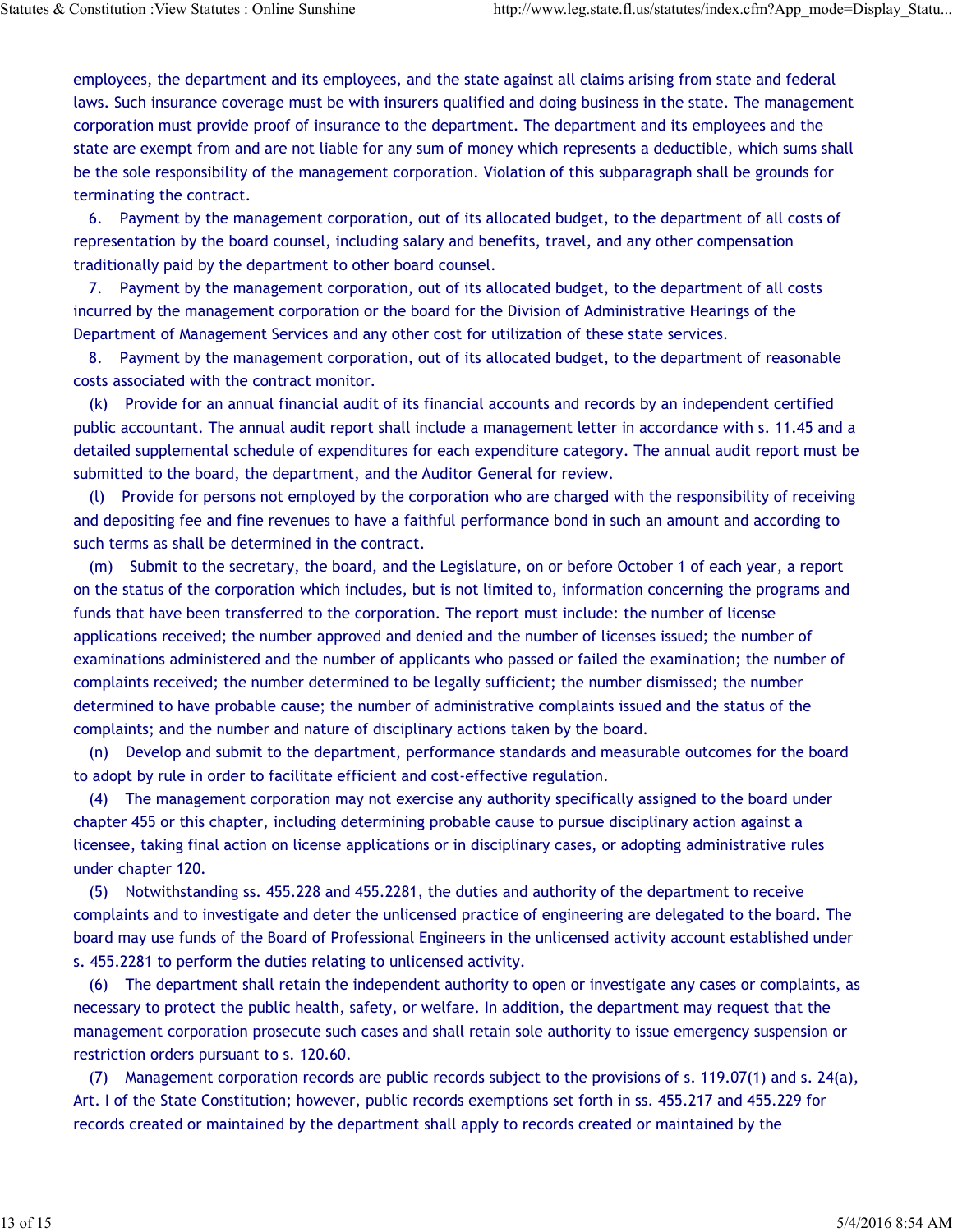management corporation. In addition, all meetings of the board of directors are open to the public in accordance with s. 286.011 and s. 24(b), Art. I of the State Constitution. The exemptions set forth in s. 455.225, relating to complaints and information obtained pursuant to an investigation by the department, shall apply to such records created or obtained by the management corporation only until an investigation ceases to be active. For the purposes of this subsection, an investigation is considered active so long as the management corporation or any law enforcement or administrative agency is proceeding with reasonable dispatch and has a reasonable, good faith belief that it may lead to the filing of administrative, civil, or criminal proceedings. An investigation ceases to be active when the case is dismissed prior to a finding of probable cause and the board has not exercised its option to pursue the case or 10 days after the board makes a determination regarding probable cause. All information, records, and transcriptions regarding a complaint that has been determined to be legally sufficient to state a claim within the jurisdiction of the board become available to the public when the investigation ceases to be active, except information that is otherwise confidential or exempt from s. 119.07(1). However, in response to an inquiry about the licensure status of an individual, the management corporation shall disclose the existence of an active investigation if the nature of the violation under investigation involves the potential for substantial physical or financial harm to the public. The board shall designate by rule those violations that involve the potential for substantial physical or financial harm. The department and the board shall have access to all records of the management corporation, as necessary to exercise their authority to approve and supervise the contract.

(8) The management corporation is the sole source and depository for the records of the board, including all historical information and records. The management corporation shall maintain those records in accordance with the guidelines of the Department of State and shall not destroy any records prior to the limits imposed by the Department of State.

(9) The board shall provide by rule for the procedures the management corporation must follow to ensure that all licensure examinations are secure while under the responsibility of the management corporation and that there is an appropriate level of monitoring during the licensure examinations.

**History.**—ss. 2, 5, ch. 97-312; s. 112, ch. 98-166; s. 173, ch. 2000-160; ss. 1, 2, ch. 2000-372; s. 121, ch. 2001-266; s. 5, ch. 2003-293.

**471.0385 Court action; effect.**—If any provision of s. 471.038 is held to be unconstitutional or is held to violate the state or federal antitrust laws, the following shall occur:

(1) The corporation shall cease and desist from exercising any powers and duties enumerated in the act.

(2) The Department of Business and Professional Regulation shall resume the performance of such activities. The department shall regain and receive, hold, invest, and administer property and make expenditures for the benefit of the board.

(3) The Executive Office of the Governor, notwithstanding chapter 216, is authorized to reestablish positions, budget authority, and salary rate necessary to carry out the department's responsibilities related to the regulation of professional engineers.

**History.**—s. 3, ch. 97-312.

**471.045 Professional engineers performing building code inspector duties.**—Notwithstanding any other provision of law, a person who is currently licensed under this chapter to practice as a professional engineer may provide building code inspection services described in s. 468.603(6) and (7) to a local government or state agency upon its request, without being certified by the Florida Building Code Administrators and Inspectors Board under part XII of chapter 468. When performing these building code inspection services, the professional engineer is subject to the disciplinary guidelines of this chapter and s.  $468.621(1)(c)$ -(h). Any complaint processing, investigation, and discipline that arise out of a professional engineer's performing building code inspection services shall be conducted by the Board of Professional Engineers rather than the Florida Building Code Administrators and Inspectors Board. A professional engineer may not perform plans review as an employee